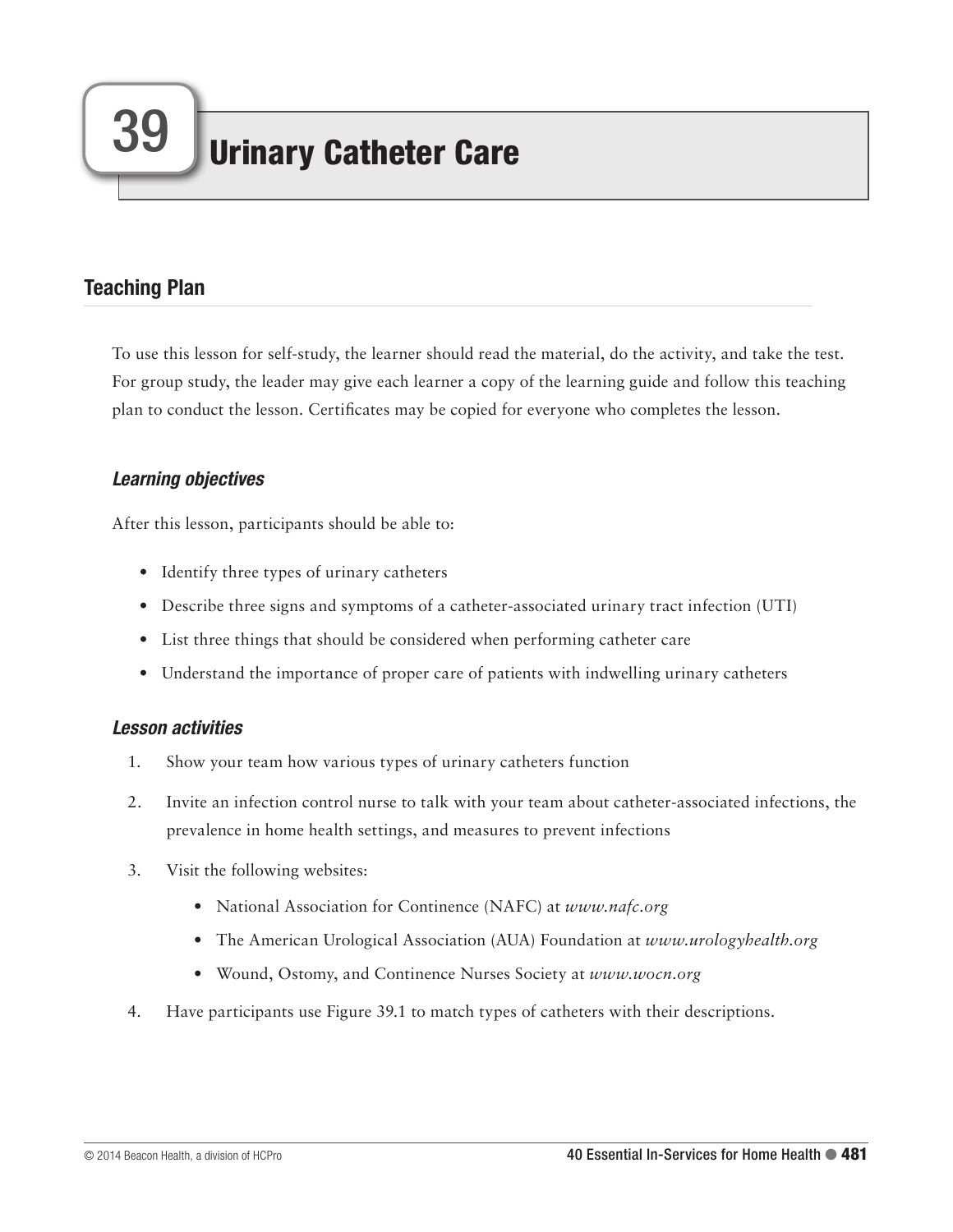# *Conclusion*

Have participants take the test. Review the answers together. Award certificates to those who answer at least seven (70%) of the test questions correctly.

# *Test answers*

1. c 2. a 3. d 4. d 5. d 6. b 7. b 8. a 9. c

10. d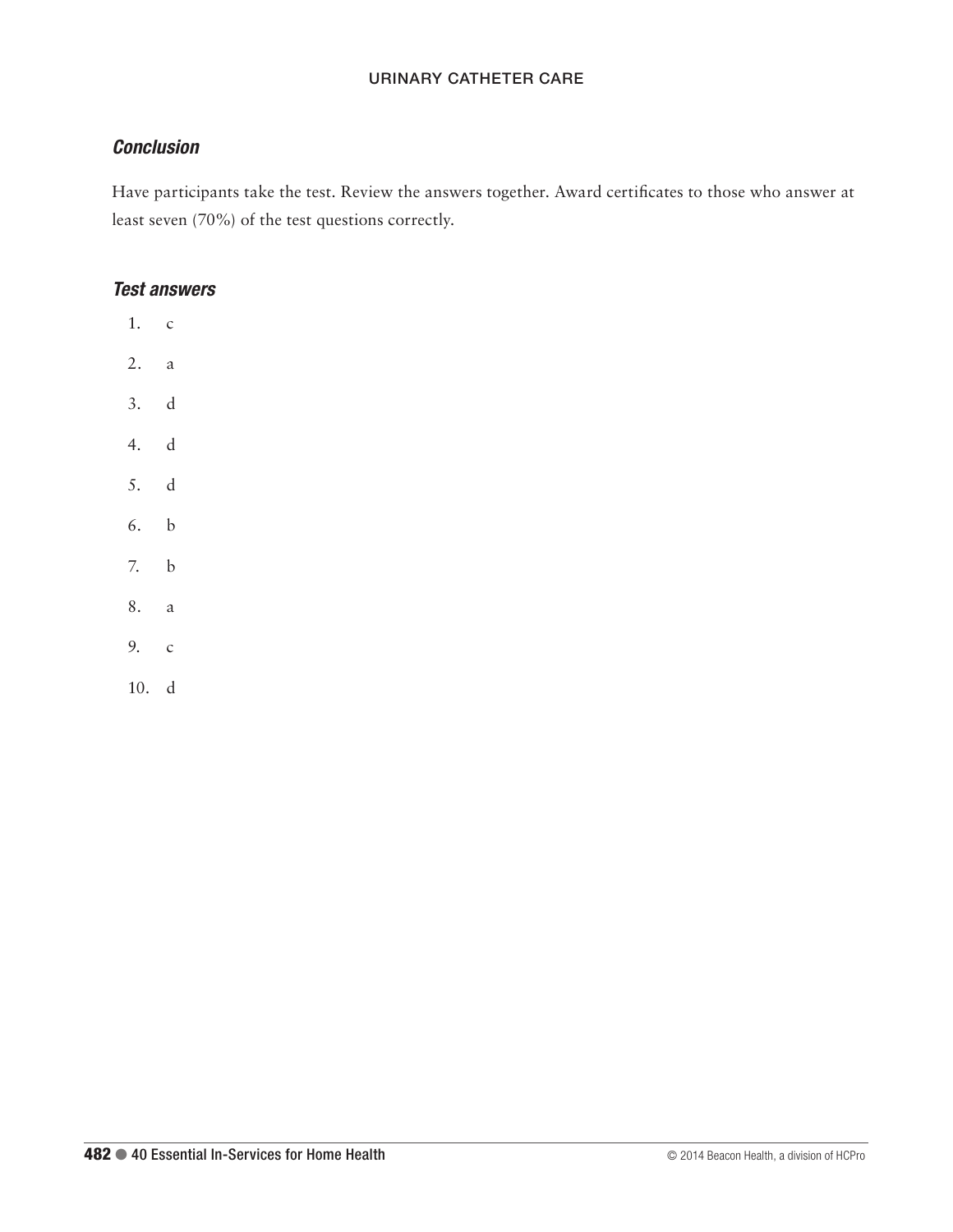# Urinary Catheter Care

#### Contents:

- Understanding the bladder and need for catheters
- Types of urinary catheters
- Common problems associated with catheter use
- Catheter care and maintenance
- Emptying the collection bag

The use of urinary catheters in the home setting is not uncommon. For patients with urinary retention, the use of intermittent catheterization or an indwelling catheter is an appropriate treatment option. In some cases, patients with urinary incontinence may benefit from short-term use of a catheter if they have a stage III or stage IV pressure ulcer in an area that would be exposed to urine if the incontinence were managed with another modality. Other indications for catheter use include monitoring urinary output in postoperative or severely ill patients and managing incontinence in terminally or severely ill patients that experience pain with movement.

Home health staff members are in a position to observe and report potential catheter-related problems early and hopefully prevent the patient from experiencing significant complications.

# How the Bladder Works

The kidneys are responsible for filtering waste products from the blood and producing urine for elimination from the body. Ureters, small tubelike structures, take the urine form the kidneys to the bladder. The bladder is a balloon-shaped organ that is made of muscle that can stretch and contract. The bladder is responsible for storing urine (muscle stretches to hold urine) and eliminating urine (muscle contracts to force urine out of the body).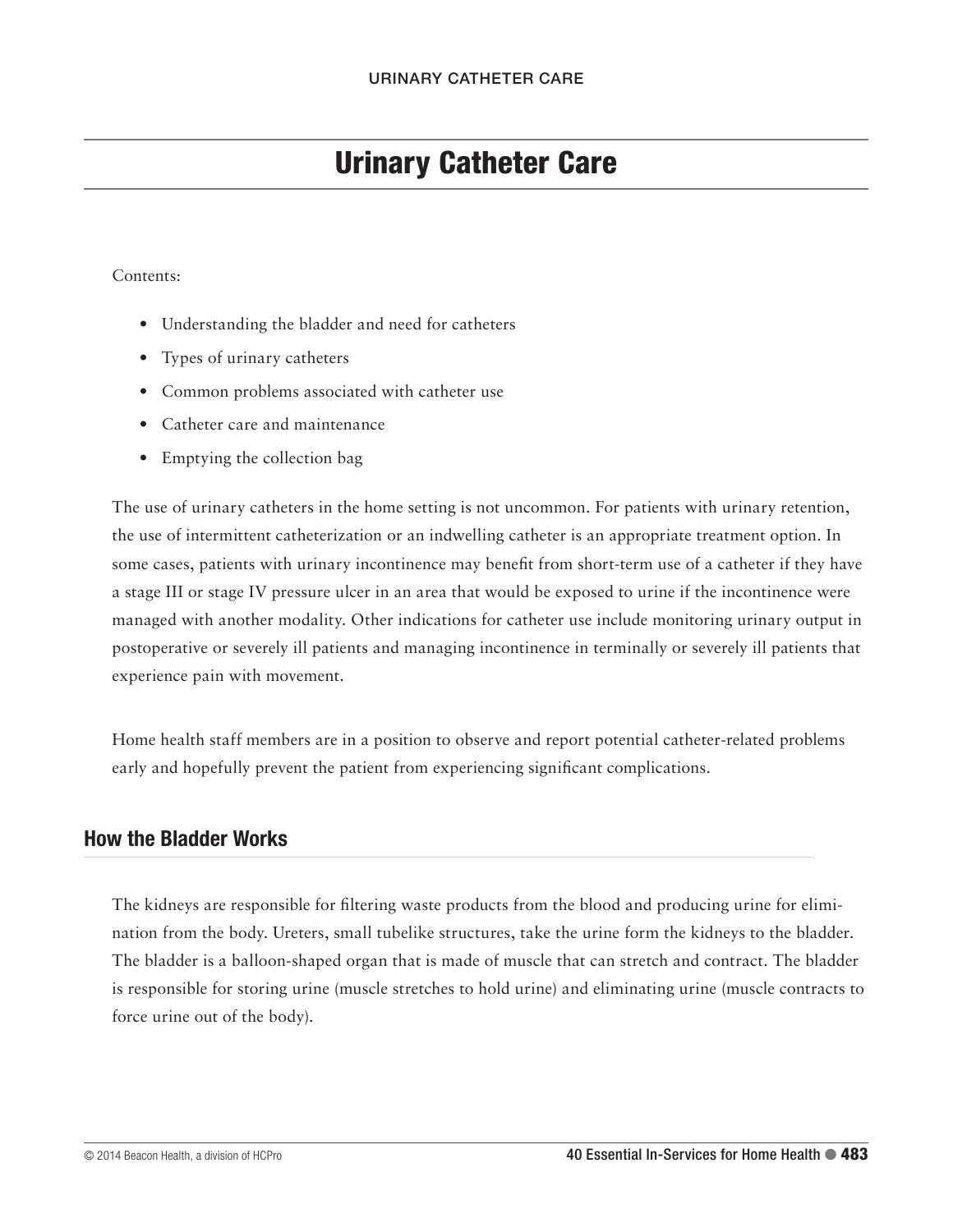The urine travels from the bladder through the urethra, a tubelike structure, to exit the body. Muscle fibers called a sphincter wrap around the urethra to keep urine in the bladder until nerves carry messages from the bladder to the brain to tell it when the bladder is beginning to feel full. The brain will alert the person that it is time to empty his or her bladder, and, at the same time, it will tell the sphincter muscles to remain closed until the person is able to get to the toilet. A normal bladder empties about four to seven times in 24 hours and does not leak urine.

#### Key Terms to Aid Your Understanding

- Alkaline: a term used to describe substances that rate above 7 on the pH scale.
- Catheterization: passage of a catheter into a body channel or cavity (e.g., the bladder).
- Pressure ulcer: an inflammation, sore, or injury to the skin and/or underlying tissue over a bony prominence, as a result of prolonged pressure. A stage III and stage IV pressure ulcer refers to the level of tissue damage that has occurred.
- Sphincter: the muscles surrounding the urethra that are used to control the flow of urine from the bladder. The muscles relax and contract; when they contract, the urethra is closed.

## *Why patients need a urinary catheter*

In home health, the two most common problems causing a patient to need a urinary catheter are urinary incontinence (when the urine leaks and can't be controlled) and urinary retention (when the bladder doesn't empty completely). In some cases, the patient needs a urinary catheter to capture all urine output for measurement. For some conditions, the physician may need to know exactly how much fluid is going into the patient and how much urine is coming out. In all cases, a urinary catheter is used when there is not a more suitable treatment of the patient's condition, despite problems and risks that can occur with catheter use.

The urinary tract is a common source of bacteremia in patients with urinary catheters. UTI is one of the most common infections and is often related to an indwelling urinary catheter. This lesson will explain the proper way to care for patients with an indwelling urinary catheter.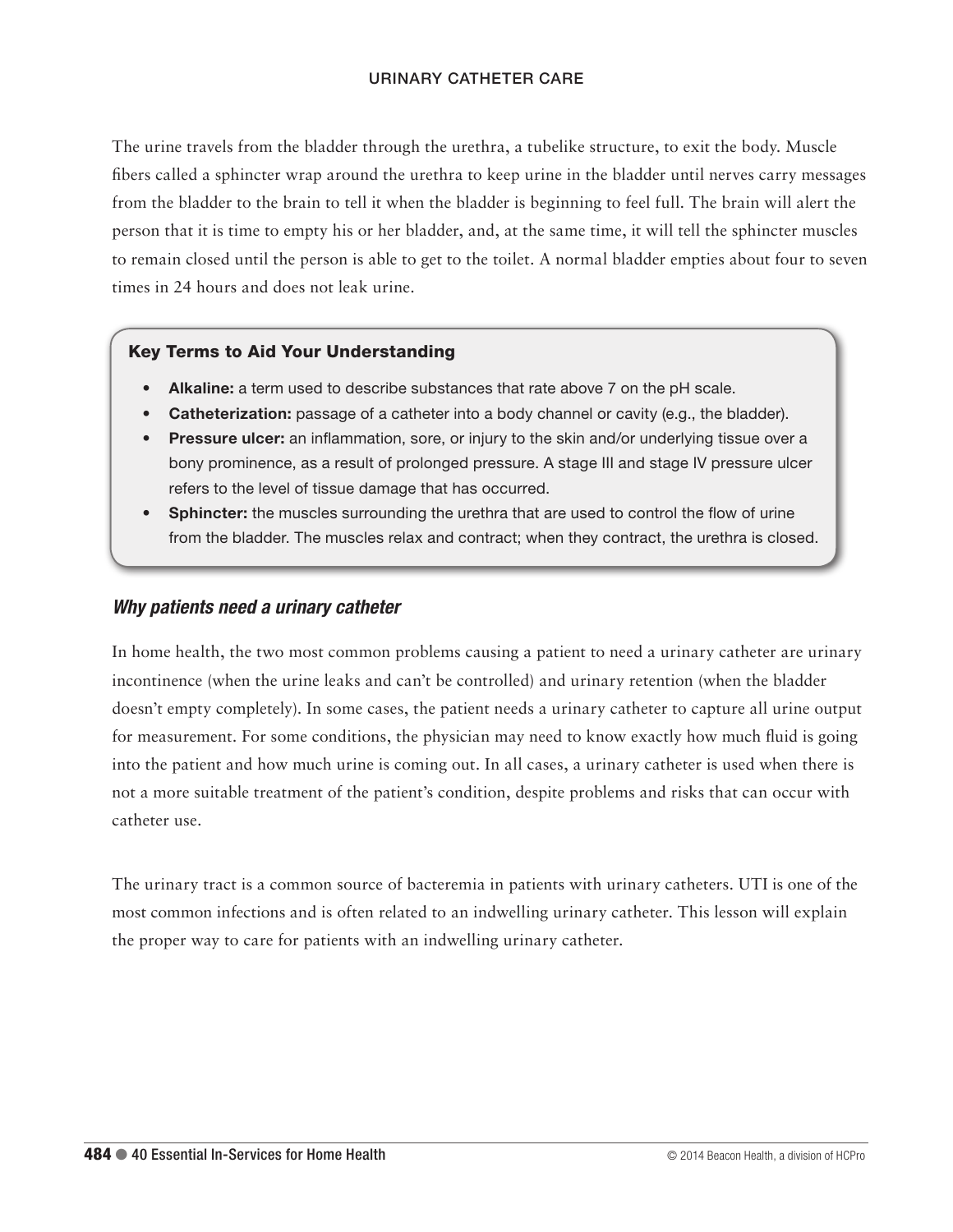# Types of Urinary Catheters

There are various types of catheters available. The type utilized is based on the reason the patient needs catheterization and the patient's ability to self-manage his or her catheterization. A catheter can be placed in the bladder through the urethra and removed immediately following bladder emptying (in-andout catheterization), placed into the bladder through the urethra and left in place for a period of time (indwelling catheter), or placed directly into the bladder through a surgical opening in the lower abdomen (suprapubic catheter). External or condom catheters are sometimes options for male patients.

**Intermittent catheters** are used with patients that cannot completely empty their bladder. The inability to empty the bladder completely is called urinary retention. The patient or caregiver briefly inserts the catheter into the bladder to drain the urine. Once the bladder is empty, the catheter is removed. A routine bladder-emptying schedule is determined based on the amount of fluid the patient typically drinks but usually no less than three to four times per day. Intermittent catheters are left in the bladder short term, which lowers the chance of infection.

# *Indwelling catheter*

An **indwelling catheter** is often called a Foley catheter. The indwelling catheter is inserted by the home health nurse based on the physician's order. The catheter is inserted through the urethra into the bladder. The tip of the catheter is held in place with a water-filled balloon. The catheter is connected to drainage tubing and a collection bag. This type of catheter is used for patients with uncontrollable urine leakage (urinary incontinence) that is cause by a blockage in the urethra or urinary retention that cannot be treated with other methods. Patients with urinary incontinence who develop skin irritation or pressure ulcers (stage III or stage IV) may also benefit from the use of an indwelling catheter to prevent prolonged exposure to urine and promote healing. It is also used when the physicians and nurses need to measure urine output and the incontinence prevents accurate measurement. Terminally ill or severely impaired patients also may use a catheter when moving about is painful.

A **suprapubic catheter** is a type of indwelling catheter. Instead of inserting the catheter through the urethra, it is inserted into the bladder through an incision made in the abdomen just above the pubic bone. A suprapubic catheter may be used because it tends to be more comfortable for patients who need to have a catheter for an extended period of time. They create less risk for UTI than standard catheters. Some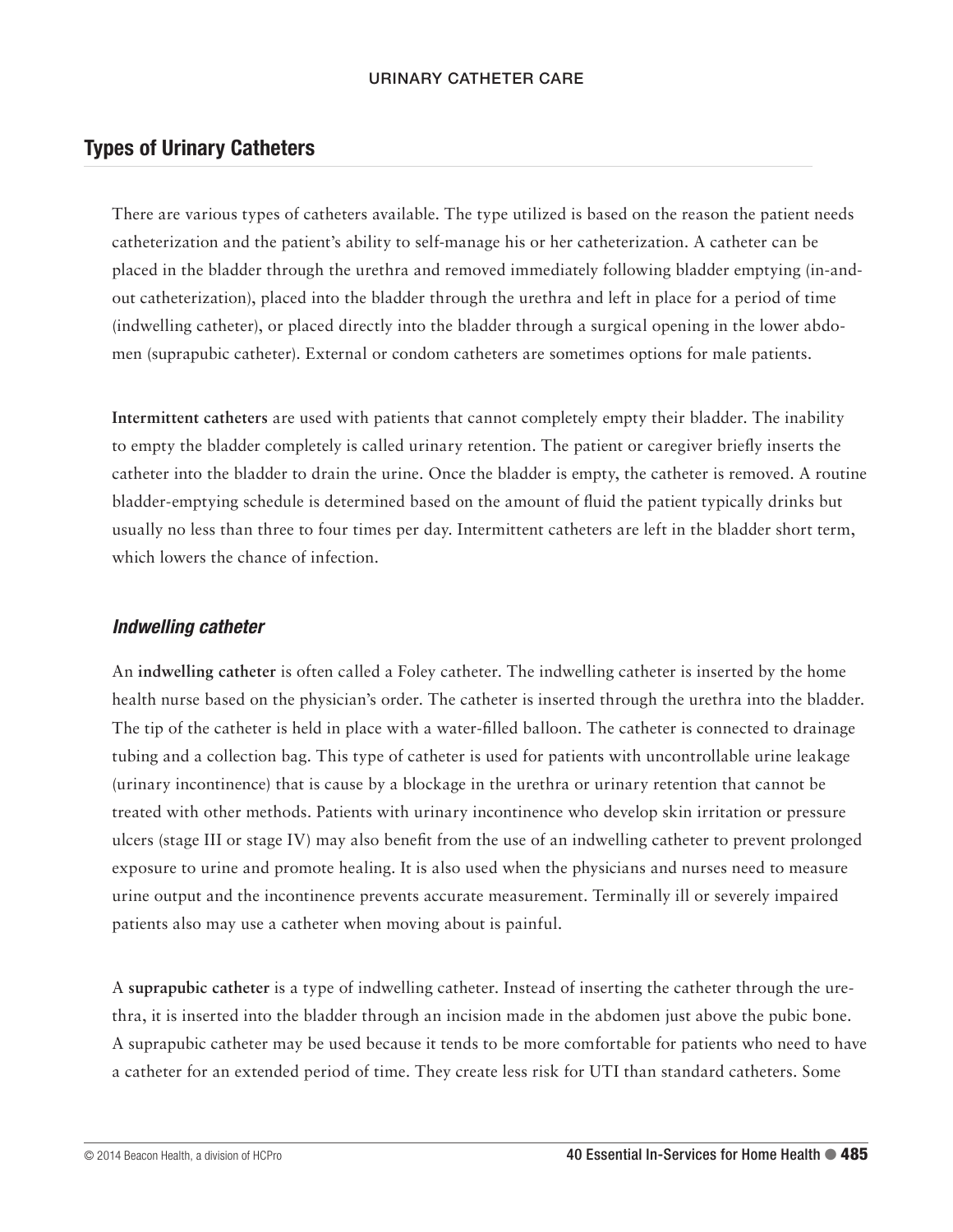problems unique to suprapubic catheters are uncontrolled urine leakage and skin irritation around the insertion site.

## *External catheter*

**External catheters**, also called condom catheters, are available for male patients with urinary incontinence (unexpected urine leakage). Condom catheters are used to collect urine leakage. This catheter fits over the penis like a condom. External condom catheters attach to the penis with either a double-sided adhesive, a latex inflatable cuff, or a foam strap. In addition, adhesive-free catheters are held in place by a belt or special underwear. Once the external catheter is applied, it is attached to a urine collection bag by a tube. Patients who are in a chair and/or are otherwise mobile often prefer a smaller collection bag that can be attached to their leg. External catheters are typically disposable and need to be changed every 24 to 72 hours.

External collection devices exist for women. The devices are pouches or form-fitting cups that fit over the perineal area and are attached to the skin by adhesive or straps. The devices are seldom used, because they are uncomfortable for the patient and difficult to keep in place if the patient has any ability to move.

# Common Problems with Catheter Use

Infection is the most common problem associated with the use of indwelling catheters. Bacteria (germs) grow in the urine. This is called **bacteriuria** (bacteria in the urine). As the number of bacteria increases, infection within the bladder and/or other parts of the urinary tract can occur. In the homecare setting, about 8% of patients with an indwelling catheter will develop a UTI.

Bacteriuria develops in most patients within two to four weeks after the catheter is inserted. Even with proper technique for catheter insertion and meticulous hygiene, bacteria may enter the bladder and contaminate the urine. Bacteria can enter from the point the urethra opens to the outside of the body and travel up the catheter or can travel up from the bag to the bladder from inside the catheter system or outside on the surface of the system.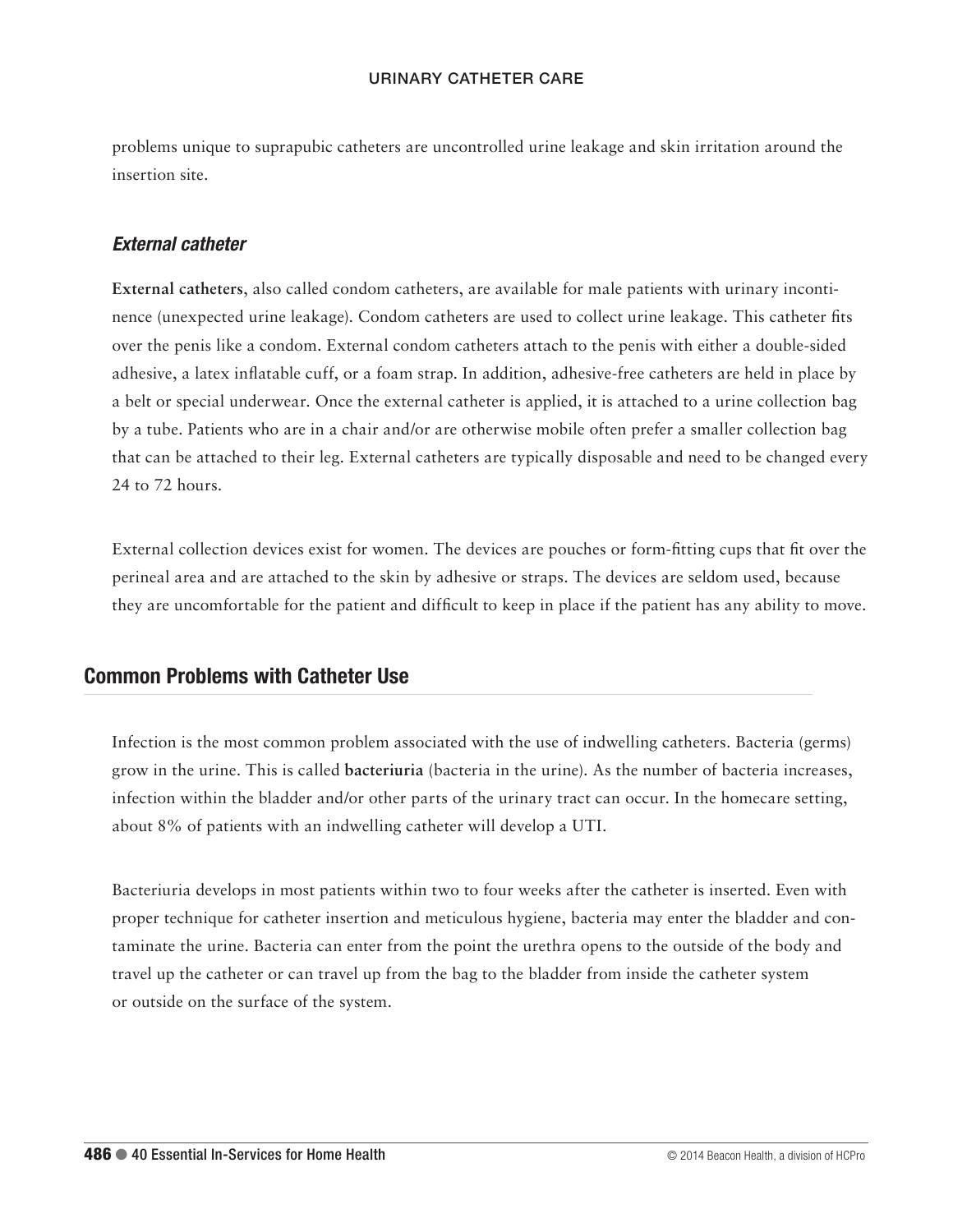**Bladder spasms** sometimes occur with indwelling catheters. The balloon that holds the catheter tip inside the bladder may cause the bladder to become irritable and spasm. The risk of spasm increases when the catheter is not properly secured and there is unnecessary movement of the catheter and balloon. The spasms may cause some urine to leak out, which could cause skin irritation due to exposure to urine. Bladder spasms resulting in a small amount of urine leakage are not a reason to worry unless the catheter leaks continuously or if there is little or no urine in the bag.

Indwelling catheters can become dislodged and/or be pulled out while the balloon at the end of the catheter is still inflated. If this occurs, the balloon can cause damage to the bladder and urethra as it passes out of the body. This can occur when the catheter is secured with too much tension placed on the tubing or can be accidently pulled out by a confused or ambulatory patient.

External (condom) catheters can also fall off or be pulled off by mistake, resulting in potential skin damage due to prolonged contact with urine. The stripping of the catheter off the penis may also cause skin damage or irritation.

Catheter blockage or obstruction is a serious problem that must be corrected immediately. Occasionally, the catheter gets clogged with **encrustations** (e.g., buildup of bacteria, protein debris, uric acid, or other particles in the urine) or a mucous plug. This causes a blockage of urine flow out of the bladder. The flow of urine can be partially or completely blocked. The blockage could cause increased pressure in the urinary tract, which can cause the bladder, ureters, and kidneys to distend (to swell out or expand). The increase in pressure and distention of the urinary tract can lead to permanent damage to the organs; therefore, it is important that diminished urinary output or absence of output be reported immediately to the home health nurse for further assessment and follow-up. Patients that tend to have encrustation often require more frequent catheter changes to avoid catheter obstruction.

#### Signs and Symptoms of Urinary Tract Infection

- Fever great than 100.4 degrees F
- Pain or burning in the area of the bladder
- Offensive urine odor
- Change in the appearance of the urine (e.g., cloudy, hematuria [blood in the urine], sediment particles)
- Change in mental status (e.g., confusion, especially in older adults)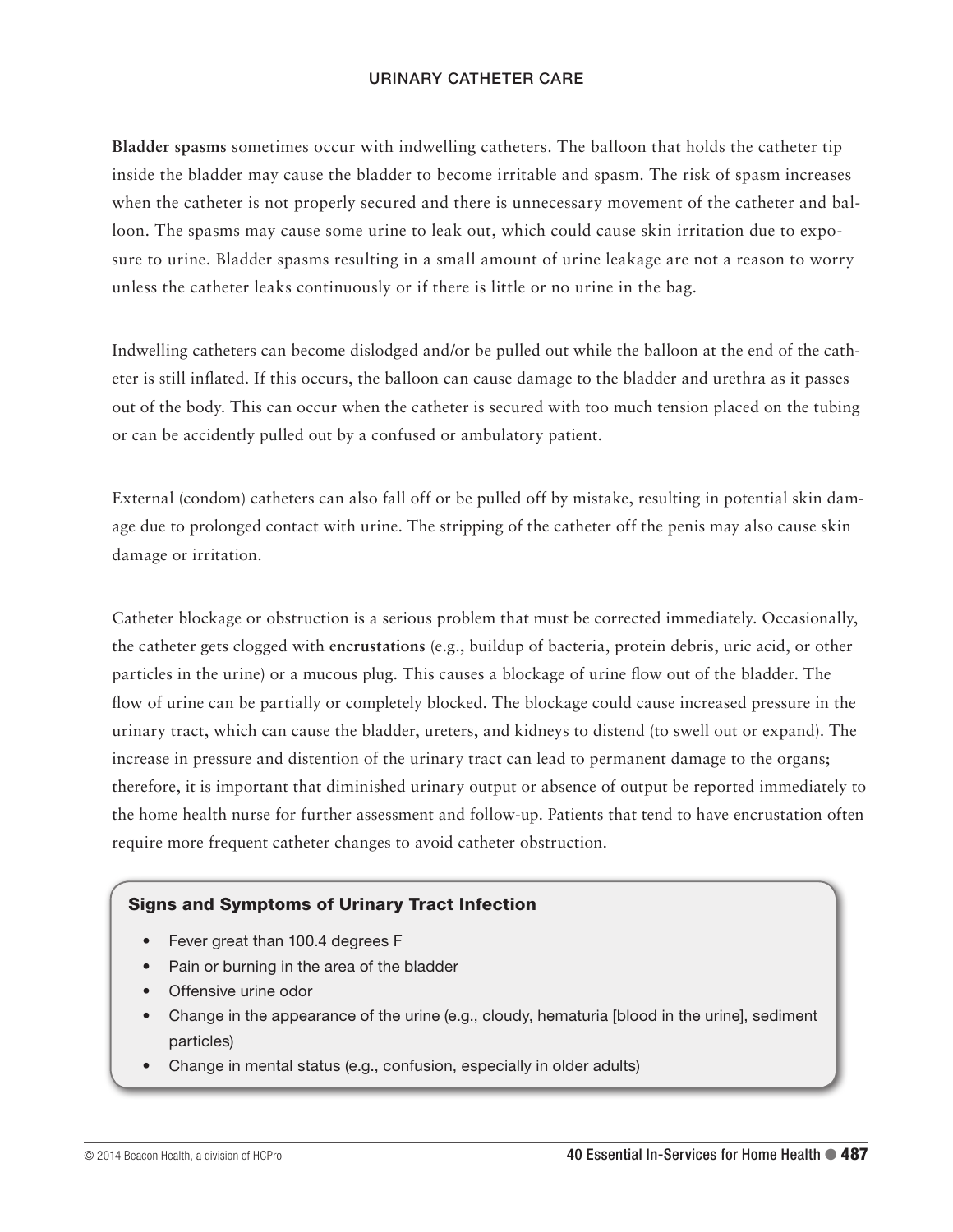A catheter is inserted into the bladder for the purpose of continuous urine drainage. This includes catheters inserted through the urethra or by suprapubic incision. It is a strong risk factor for infection; infection can lead to sepsis and even death.

## Special Precautions

- Check the drainage bag to make sure the urine is flowing into the tubing and then into the drainage bag
- Check the area around the urethra for inflammation or signs of infection, such as irritated, swollen, red, or tender skin at the insertion site or drainage around the catheter
- Keep the urinary drainage bag below the level of the bladder
- Make sure the urinary drainage bag does not drag and pull on the catheter

| 1. | Used with patients that cannot completely empty<br>their bladder.                                                                                                                                 | a.    | suprapubic catheter    |  |
|----|---------------------------------------------------------------------------------------------------------------------------------------------------------------------------------------------------|-------|------------------------|--|
| 2. | Often called a Foley catheter; inserted through<br>the urethra into the bladder.                                                                                                                  | $b$ . | external catheters     |  |
| 3. | A type of indwelling catheter. Instead of inserting<br>the catheter through the urethra, it is inserted<br>into the bladder through an incision made in the<br>abdomen just above the pubic bone. | C.    | intermittent catheters |  |
| 4. | Also called condom catheters, are available for<br>male patients with urinary incontinence (unex-<br>pected urine leakage).                                                                       | d.    | indwelling catheter    |  |
|    | <b>Answer Key:</b>                                                                                                                                                                                |       |                        |  |
| 1. | C                                                                                                                                                                                                 |       |                        |  |
| 2. | D                                                                                                                                                                                                 |       |                        |  |
| 3. | A                                                                                                                                                                                                 |       |                        |  |
| 4. | B                                                                                                                                                                                                 |       |                        |  |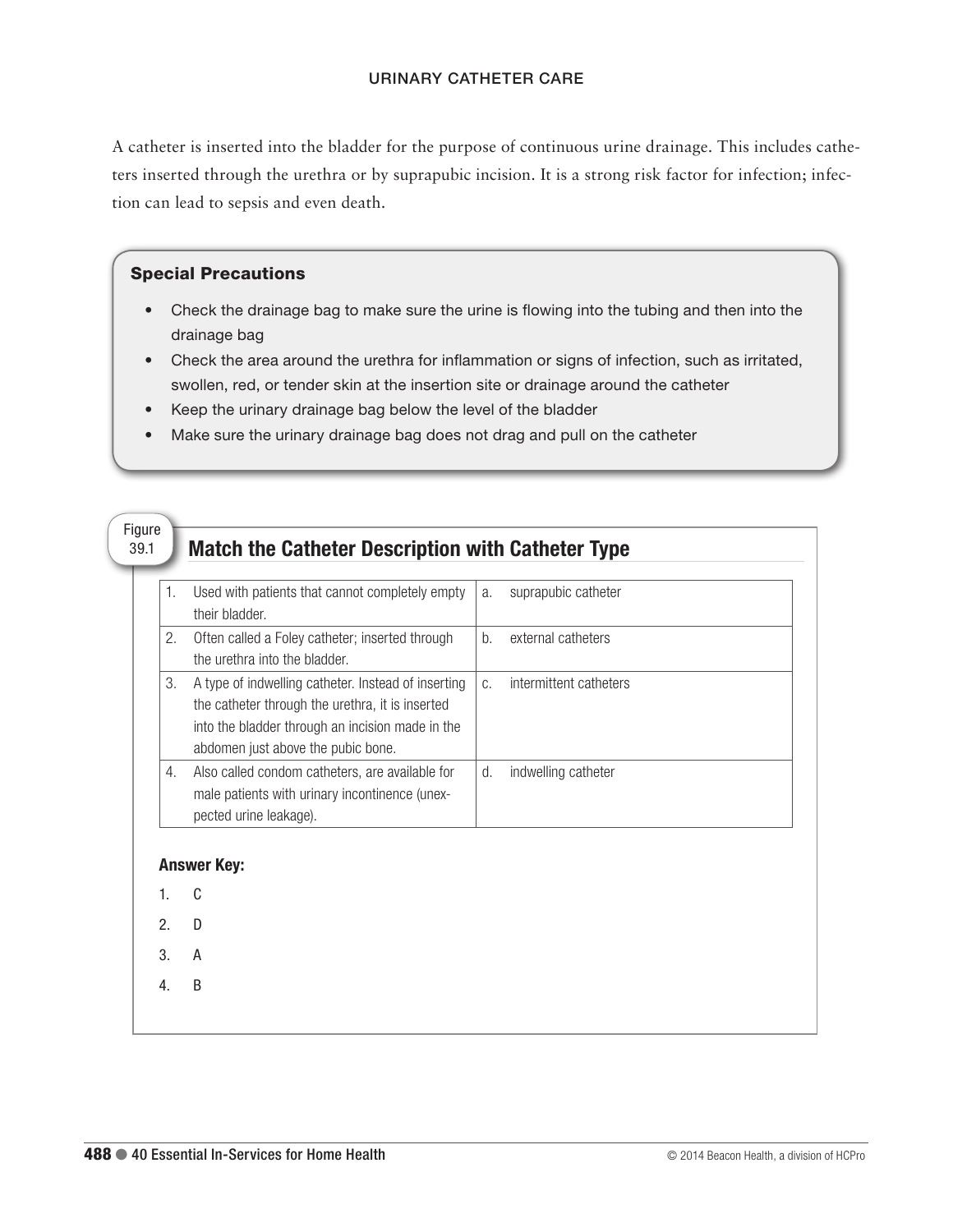# Home Health's Role

When caring for a patient with a catheter, your role is to provide comfort and support, promote dignity, and assist with personal hygiene. You play an important role in preventing problems associated with catheter use and can identify and report signs of potential problems, such as infection, for further assessment.

# *Reinforce proper fluid intake education*

Ideally, your patient's urine should be clear and transparent and not cloudy or dark yellow. The best way to see these results is for the patient to drink at least 8–12 eight-oz. glasses of liquid per day. It is important to know if your patient has any fluid or diet restrictions (e.g., limit fluid to 1,000 cc per day, limit caffeine intake) prior to encouraging the patient to drink more.

Water is the preferred fluid. Tea and juice are also good choices for your patient to have some variety. Carbonated drinks should be avoided or taken in moderation because they make the pH of urine more alkaline, which can cause encrustation, stone formation, and bacterial growth. It is also important to remind patients that food such as Jell-O, ice cream, and soup are considered fluids and should be counted in their daily consumption.

# *Tips for fluid intake*

Some suggestions to aid your patients in appropriate fluid intake include, but are not limited to:

- Keep a water pitcher or glass of water close at hand to the patient. Easy access to the glass of water will encourage your patient to drink throughout the day.
- For patients who do not typically drink water because they don't like the taste, encourage them to try adding lemon juice or other flavoring to water, use a water filter to get rid of some of the unpleasant taste, and keep the water cold (cold water tastes better than room-temperature water).

# *Perform catheter care and maintenance*

It is important to follow your agency's policy and clinical procedure for performing routine catheter care. Regular catheter care is very important to prevent infection and other complications. The most important factor is keeping the insertion site clean; therefore, patients with catheters must continue with their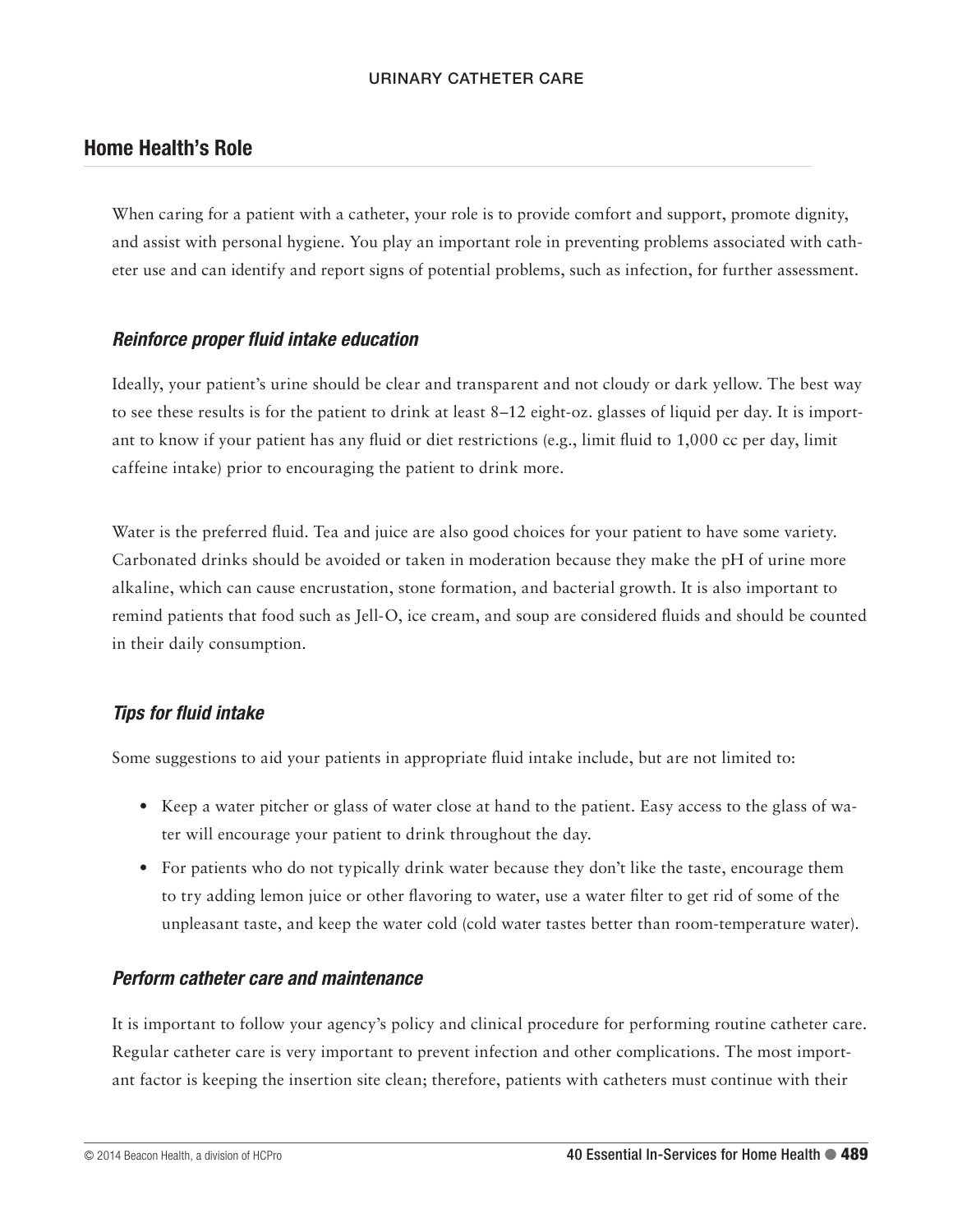daily hygiene. If your patient is able to shower, he or she may do so without harm. Clean the body with soap and warm water as usual. You will not harm the catheter. The following are steps to consider when providing basic catheter care:

- Before cleaning the catheter, you should tell the patient what you are going to do. Explain that you are going to take care of the catheter to prevent infection and make sure it's working properly.
- Always provide privacy for the patient.
- Make sure you have good lighting so you can clearly see the catheter insertion site, the catheter, the drainage tubing, and the collection bag.
- Hand washing is the top defense against infection. You must always perform hand hygiene according to your agency's policy (wash with soap and water or use an alcohol-based hand sanitizer) before applying your gloves and after glove removal. If the patient performs any self-care, he or she must wash his or her hands before handling the catheter, tubing, or drainage bag.
- It is very important to keep the general perineal area clean. Wash the entire perineal area with warm soapy water. Rinse well and dry thoroughly. Reminder, for female patients, always clean from front to back, and for male patients, you may have to retract (pull back) the foreskin on the penis to see the urethra and clean thoroughly.
- Reinforce education to the patient and/or caregiver that perineal care should be done twice per day and following each bowel movement.
- Following perineal care, obtain fresh water and a clean washcloth to wash the catheter tubing. Firmly grasp the catheter to prevent tugging on it and gently wash the tubing with soap and water. Begin at the point the catheter enters the body and wash the first 2 to 3 inches of the tube, moving away from the body toward the drainage bag. Do not wash toward the body because this may push bacteria into the catheter insertion site. Gently remove any drainage or crusting that may be present on the tube. Gently dry the tubing.
- Do not apply powder or lotion around the catheter insertion site. The powder can become moist and cause irritation to the surrounding area and/or can provide an environment that enables bacteria to grow.
- Always inspect the catheter insertion site and report any redness, rash, swelling, irritation, or drainage.
- Always inspect the drainage system to ensure there are no leaks, kinks in the tubing, encrustations forming inside the tubing, or anything else that may seem unusual for the patient. It is important that urine can always flow freely from the bladder.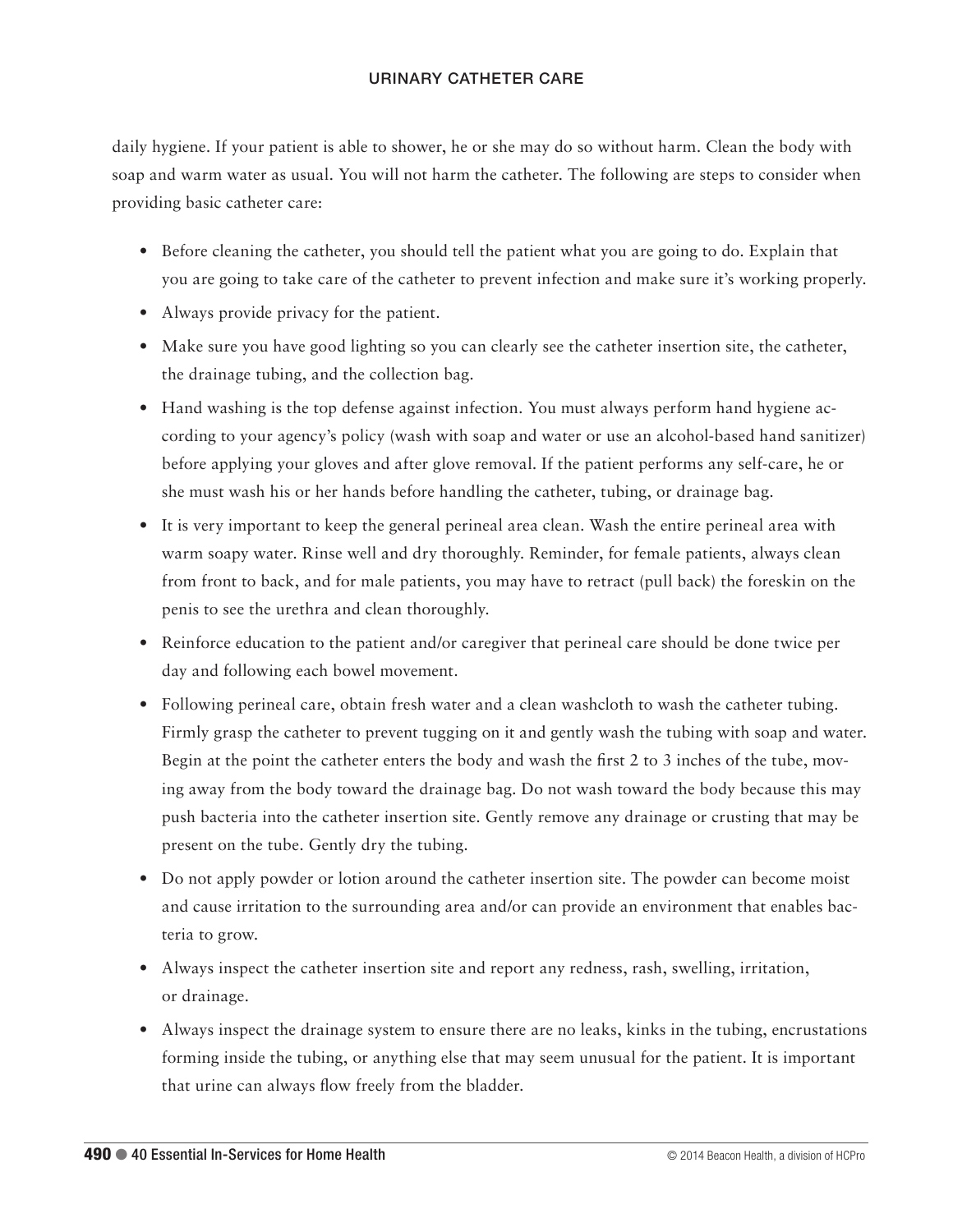- Inspect the urine drainage. Look for any mucus, blood clots, or other sediment in the tubing. If you notice any of these things, you should notify the care team and follow up as warranted.
- Properly position the collection bag to make certain the urine is always flowing downhill. This can be accomplished by positioned the collection bag below the level of your patient's bladder at all times. This is important whether the patient is sitting, standing, lying down, or walking. Do not place the bag on the floor because of the risk of bacteria getting on the bag and moving up the tubing to the body.
- Never pull or tug on the catheter. It is important to stabilize the catheter to avoid any tensions or pulling that could cause the catheter to come out of the bladder and/or cause bladder irritation or spasms. For female patients, the catheter is typically secured to the inner thigh. For male patients, the catheter can be secured to the lower abdomen when lying in bed or the thigh when sitting in a chair or walking.
- For external (condom) catheter application, wash the penis with soap and warm water, rinse, and dry with a towel. If needed, apply a skin protectant, and allow to dry. Leave the foreskin in its natural positions during application of catheter. (Tip for catheter removal: briefly soaking the penis with a warm washcloth will loosen the adhesive.)

# Application Tips for External Catheters

- Always follow the manufacturer's instructions for application.
- Ensure the penis is completely dry before attempting application, as moisture (e.g., water, lotion, cream) can prevent catheter adhesion.
- Long pubic hairs may interfere with catheter application and/or skin adhesion, so trimming should be considered. Do not shave the pubic hair due to the risk of skin irritation.
- Do not use adhesive tapes unless supplied with the catheter. Adhesive bands and/or tape designed for catheter adhesion allow for flexibility and expansion, which minimizes the risk for constriction of the penis and/or obstruction of urine flow.
- Secure the catheter tubing in a manner that prevents twisting or kinking of the catheter tip at the point it connects to the draining tubing.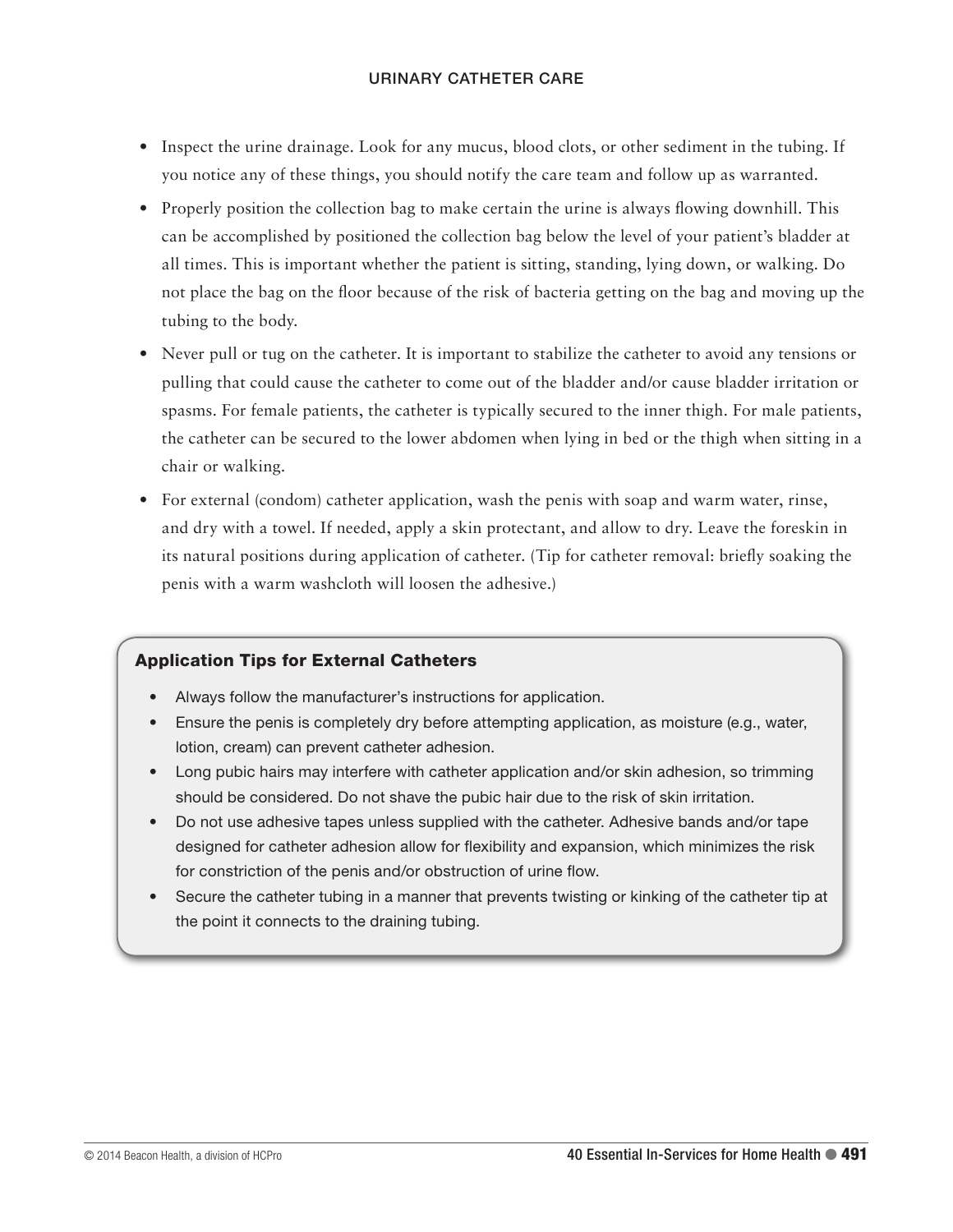# *Emptying the collection bag*

The collection bag should be emptied as often as needed but at least every 8 to 12 hours. If using a leg bag, it should be emptied more often, about every 3 to 4 hours. For some patients, you may be required to measure and record the amount of urine collected. Normally, adults make 1 to 2 quarts of clear, yellow urine per day.

To empty the bag, you will need disposable gloves, a container to collect the urine, and alcohol swabs. Because you will be opening a port on a close drainage system, it is important to follow these guidelines to minimize the risk of bacteria entering the system:

- 1. Wash your hands with soap and water or use alcohol-based hand sanitizer according to your agency's policy.
- 2. Put on disposable gloves.
- 3. Remove the drainage tube from the holder on the collection bag. Point the drainage tube into the container.
- 4. Unclamp (open) the drainage tube.
- 5. Drain the urine into the collection container. Do not allow the end of the tube to touch any surface.
- 6. Reclamp (close) the drainage tube.
- 7. Clean the tip of the drainage tube with the alcohol swab.
- 8. Reinsert the drainage tube into the holder on the collection bag.
- 9. If specified, document the amount of urine as output.
- 10. Discard the urine into the toilet.
- 11. Rinse the container that contained the urine, or dispose of it according to your agency's policy.
- 12. Remove and discard gloves.
- 13. Wash your hands with soap and water or use an alcohol-based sanitizer according to policy.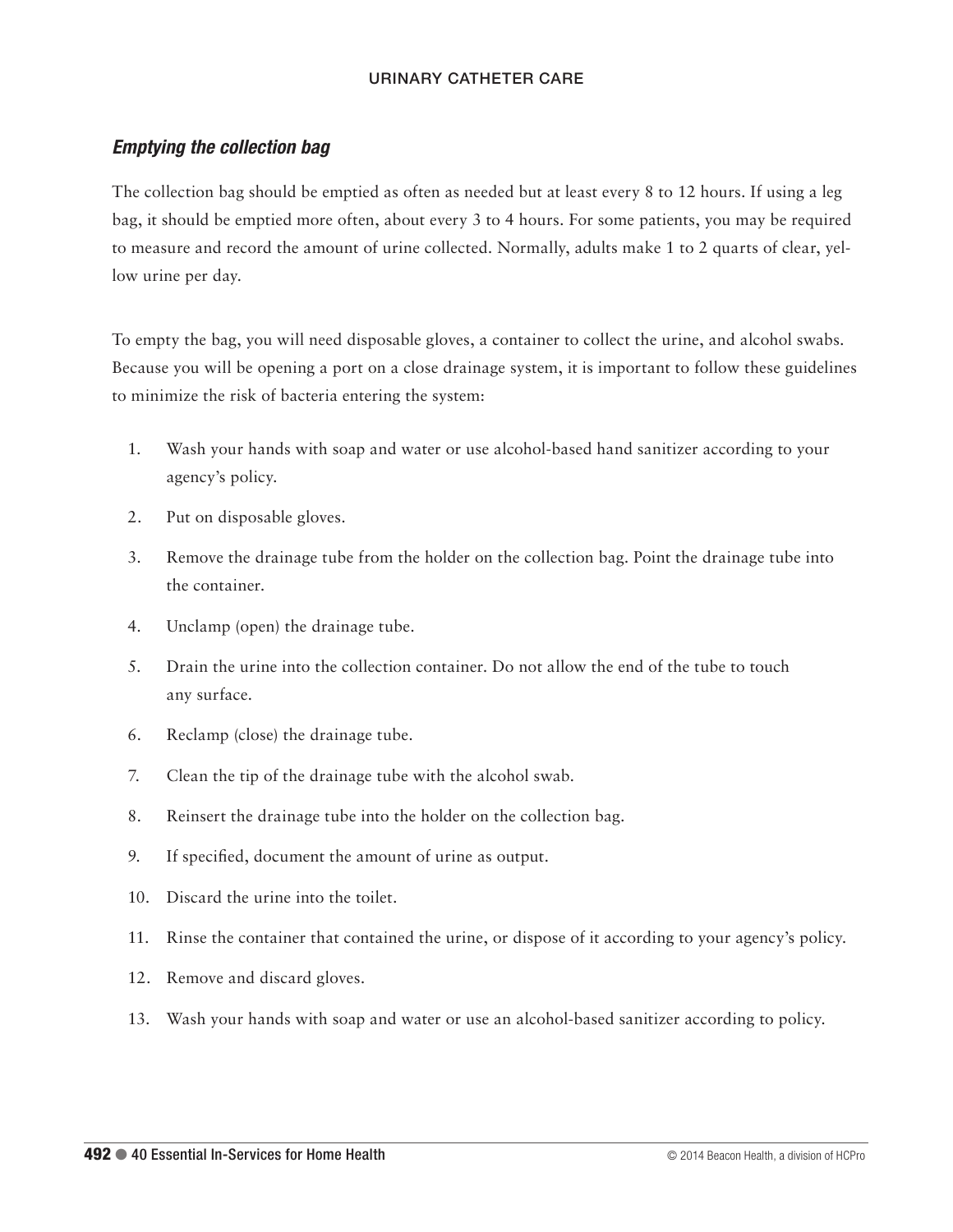# *Offer comfort and support*

You play an important role in helping the patient feel comfortable and accepted. Patients often feel a sense of loss when they require a catheter (long-term or short-term) for elimination of urine instead of going to the toilet as they have done in the past. Because of the type of care you provide, patients tend to establish a close bond with those who help take care of the catheter. This positions you to use this relationship to provide comfort and support and aid them in maintaining their dignity.

## *Observe and report*

Patients with a urinary catheter are at risk for a number of complications that can cause long-term damage to the urinary tract unless they are quickly recognized and corrected. If you notice any of the following, you should notify your care team:

- Signs and symptoms of a possible UTI.
- Change in urine characteristics (e.g., change in color, cloudy, presence of sediment, hematuria).
- Decrease in the amount of urine output could indicate the patient is not drinking enough or there may be something in the catheter blocking urine flow.
- Absence of urine output must be reported immediately. It could indicate a complete blockage of urine flow, which can be life-threatening.
- Changes around the catheter insertion site (e.g., skin irritation, redness, rash, swelling, drainage).
- Changes in the amount of mucus or sediment buildup on the inside of the drainage tubing.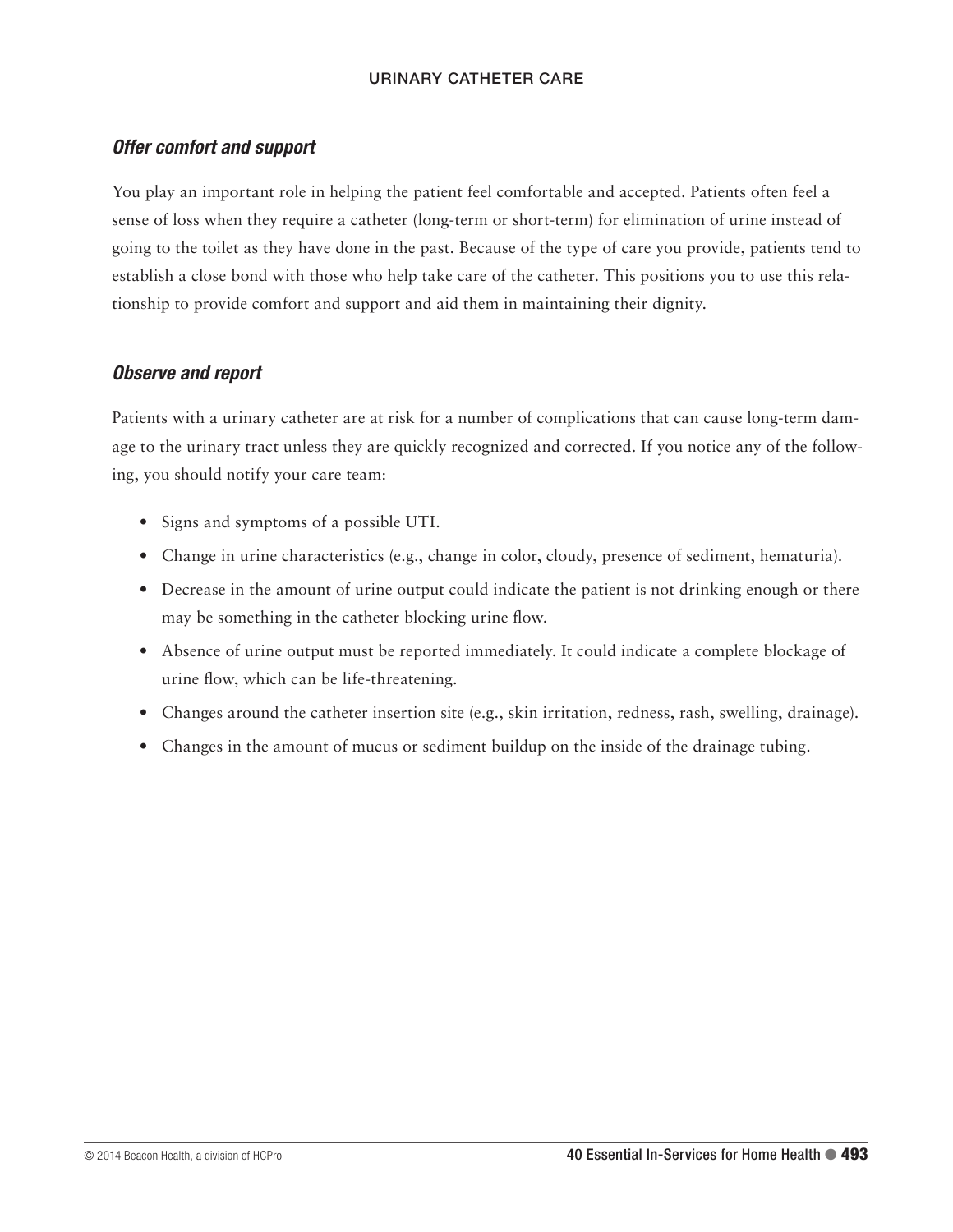| <b>TEST</b>                | <b>Urinary Catheter Care</b>                                                                                                                                                                             |  |
|----------------------------|----------------------------------------------------------------------------------------------------------------------------------------------------------------------------------------------------------|--|
|                            |                                                                                                                                                                                                          |  |
|                            | <b>Directions:</b> Circle the correct answer.                                                                                                                                                            |  |
| 1.                         | In home health, what is one of the most common problems causing a patient to need a<br>urinary catheter?                                                                                                 |  |
| a.                         | Excessive urine output                                                                                                                                                                                   |  |
| b.                         | Damaged kidneys                                                                                                                                                                                          |  |
| C.                         | Incomplete bladder emptying                                                                                                                                                                              |  |
| d.                         | Lack of caregiver                                                                                                                                                                                        |  |
| 2.                         | Indwelling and external catheters are two types of urinary catheters.                                                                                                                                    |  |
| a.                         | True<br>b. False                                                                                                                                                                                         |  |
| 3.<br>a.<br>b.<br>C.<br>d. | What is the most common problem associated with indwelling catheter use?<br>Encrustation in the catheter<br>Leaking from the insertion site<br>Tripping over the tubing<br>Urinary tract infection (UTI) |  |
| 4.                         | What frequency should the patient with an indwelling catheter perform perineal care?                                                                                                                     |  |
| a.                         | At least daily and when experiencing discomfort                                                                                                                                                          |  |
| b.                         | Following every shower or sponge bath                                                                                                                                                                    |  |
| C.                         | The same frequency to prior to receiving the catheter                                                                                                                                                    |  |
| d.                         | Twice daily and after each bowel movement                                                                                                                                                                |  |
| 5.                         | Which of the following is part of routine catheter care?                                                                                                                                                 |  |
| a.                         | Avoid using soap near the catheter insertion site                                                                                                                                                        |  |
| b.                         | Clean the catheter tubing with an up-and-down motion 2 to 3 inches from the insertion site                                                                                                               |  |
| С.                         | Gently pull or tug on the catheter to be sure it is securely in the bladder                                                                                                                              |  |
| d.                         | Secure the catheter tubing to the female patient's thigh                                                                                                                                                 |  |